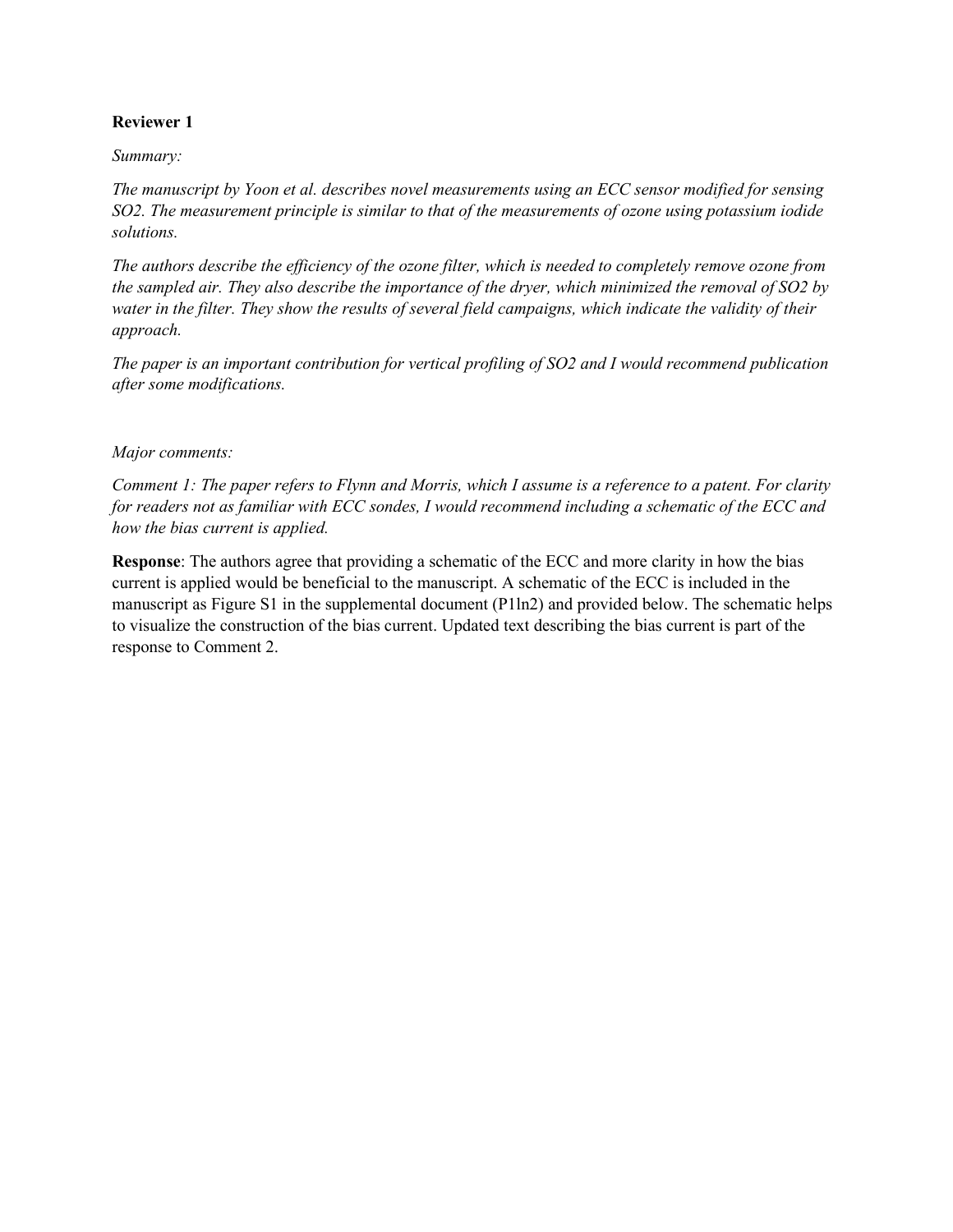P2ln6 in Supplemental Data "



Figure S1: Schematic of the electronic concentration cell (ECC) for the SO<sub>2</sub> sonde. All italicized and underlined labels are items that were added to the traditional ECC for the SO<sub>2</sub> sonde.<sup>1</sup>"

*Comment 2: In the context of this manuscript, the authors should explain the role of the magnitude of the bias current. The authors mention a few times that an instrument was configured for a specific measurement range. The magnitude of the bias current sets the upper detection limit, but this was not very clear. The authors should then point out, what the price is for selecting a high bias current. Figure 7d indicates that selecting a bias current that is too low can still lead to saturation of the sensor. How should the bias current be selected without a priori knowledge of the amount of SO2 that will be measured? Why does a high bias current increase the lower limit of detection?* 

### Response:

The authors agree that a better description of the bias current is necessary including the impacts to the SO2 sonde when the bias currents is too high vs too low. Updates are made to the manuscript and included below.

P5ln122 "The first version of the  $SO_2$  system ( $SO_2$  sonde v1.0) included the first two modifications: the bias current and an  $O_3$  removal filter. The bias current sets the upper limit of detection (ULOD) for the SO<sub>2</sub> sonde and is set prior to measurement."

P6ln136 "The bias current is supplied by inserting into the cathode cell an additional platinum electrode powered by a 9V battery (Fig. S1) (Flynn and Morris, 2021). To maintain consistent power, the circuit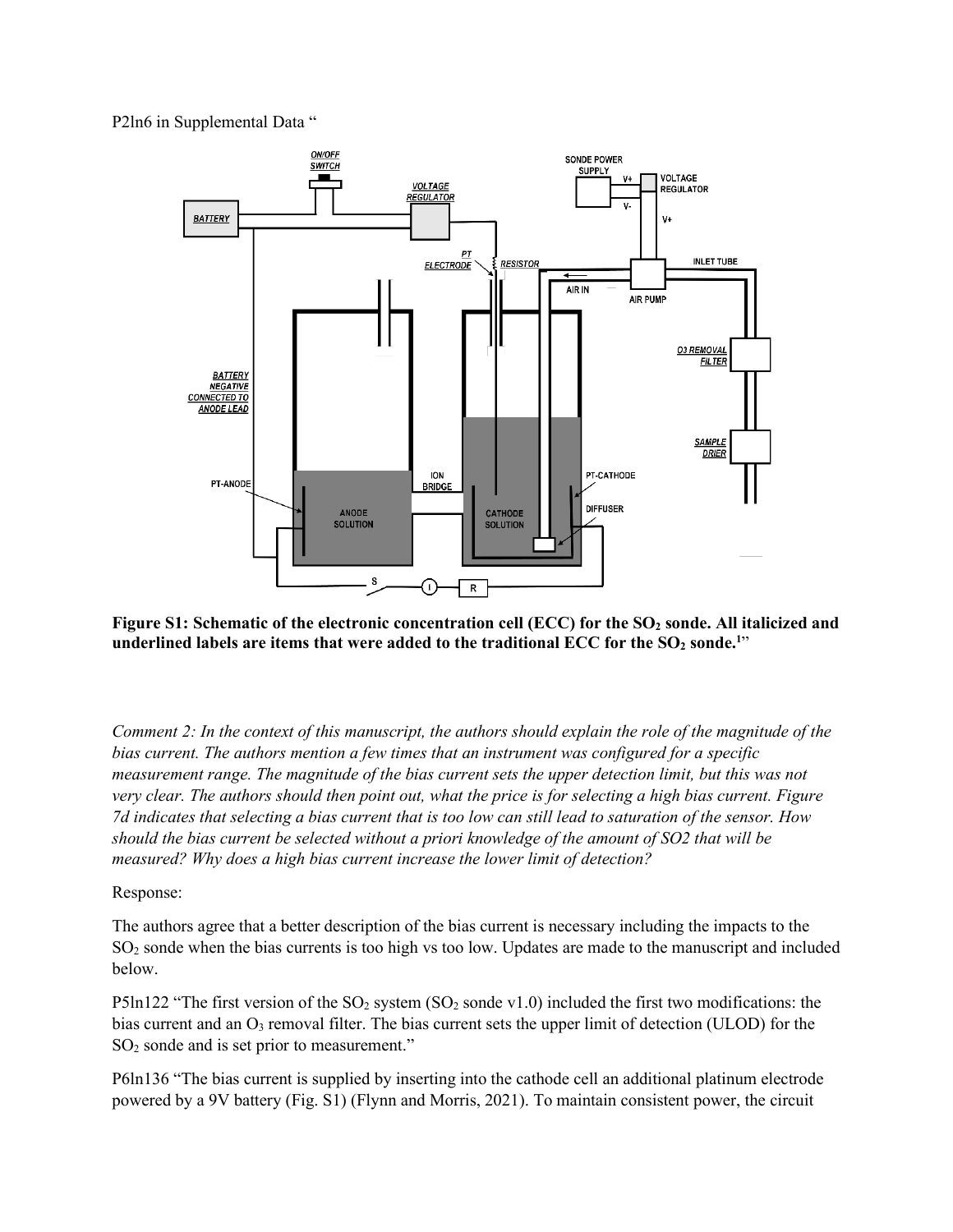uses a 5V regulator. Varying the resistance allows for a range of bias currents to be introduced. The current version of the SO2 sonde uses a fixed resistor which requires *a priori* knowledge of the desired SO2 concentration range. The desired resistor is installed in series with the battery and the electrode."

P6ln152 "Examination of the  $SO_2$  sonde data showed that noise was proportional to the measured signal, with 1- $\sigma$  noise at approximately 0.2 – 0.3% of the measured signal. Because increases in the SO<sub>2</sub> concentrations result in decreases in the signal (i.e., lower cell currents), the magnitude of the applied bias current determines the saturation point (i.e., ULOD) of the  $SO<sub>2</sub>$  sonde; saturation occurs when the measured cell current drops to zero. Applying a higher bias current increases the ULOD but also increases noise and the LLOD. The reported LLODs of the bias currents are calculated as 3σ relative to the baseline signal when sampling zero air. During laboratory testing, the LLOD (3σ) was calculated for a range of applied bias currents (0.25 to 10.0 µA). The LLOD for the varying bias current of 0.25 to 10.0 µA ranged from approximately 0.002 to 0.084 µA, respectively. Results of calculated LLOD of a 0.25 µA biased current at varying altitudes (based on a density correction calculation) is included in Table S1. At the surface level, the LLOD of 20s averaged measurements is  $0.17$  ppbv. The final version of the  $SO<sub>2</sub>$  sonde (v1.1) requires the bias current to be selected prior to measurement. If the bias current is set too low, a measurement of larger than expected SO<sub>2</sub> concentrations can saturate the sensor while a bias current that is set too high will have higher LLOD due to the increase in noise. The applied magnitude of the bias current can be best determined based on known SO<sub>2</sub> sources including volcanic emissions, urban and/or industrial emissions."

## *Comment 3: The authors might also discuss what the uncertainties of their approach are. To what level of confidence can SO2 be measured using this approach, and what factors contribute to the measurement uncertainty?*

Response: There are various factors that impact the  $SO<sub>2</sub>$  sonde measurement including signal to noise ratio of the applied biased current,  $SO_2$  filter transmission efficiency,  $SO_2$  sonde sensitivity, ambient air pressure, and other sonde parameters including pump speeds, pump flow rate, and time response. The authors have mentioned that building a database of these parameters will provide a quantitative measure of how these different factors impact the  $SO<sub>2</sub>$  sonde measurement. The sensitivity calculation is determined as "a regression analysis of the sonde's cell current to the  $SO<sub>2</sub>$  concentration measured by a SO2 analyzer". The sonde-to-sonde variability of measured sensitivity takes into account some of these changing parameters and its impact on the  $SO<sub>2</sub>$  sonde measurement. The relative standard deviation of the sensitivity for  $SO_2$  sonde v1.0 (37%) and  $SO_2$  sonde v1.1 (12%). The subject of defining an uncertainty associated with the SO2 measurement will be pursued in future research, following the approach detailed in the GAW #268 for ozonesonde error budget given the similarity in the basic measurement technique.

*Comment 4: Line 154: The proprietary O3 filter is not described in the reference. For this publication, the details of the selective O3 filter are essential. Figure 2 seems to indicate that the filter is not 100% efficient in removing ozone. (This Figure does not contain blue lines, even though the legend refers to them. What is meant here?)* 

Response: The mentioned reference is the patent for the  $SO<sub>2</sub>$  sonde system. The reviewer is correct that the patent does not include information on the construction of the  $O_3$  removal filter, but the filter is proprietary, and authors are not willing to disclose the details in this manuscript. However, the authors have reported laboratory test results that provide evidence of the efficacy of the  $O<sub>3</sub>$  removal filter (Fig. 2). The test shows removal of approximately 500 ppby of  $O_3$  and minimal influence on  $SO_2$  concentration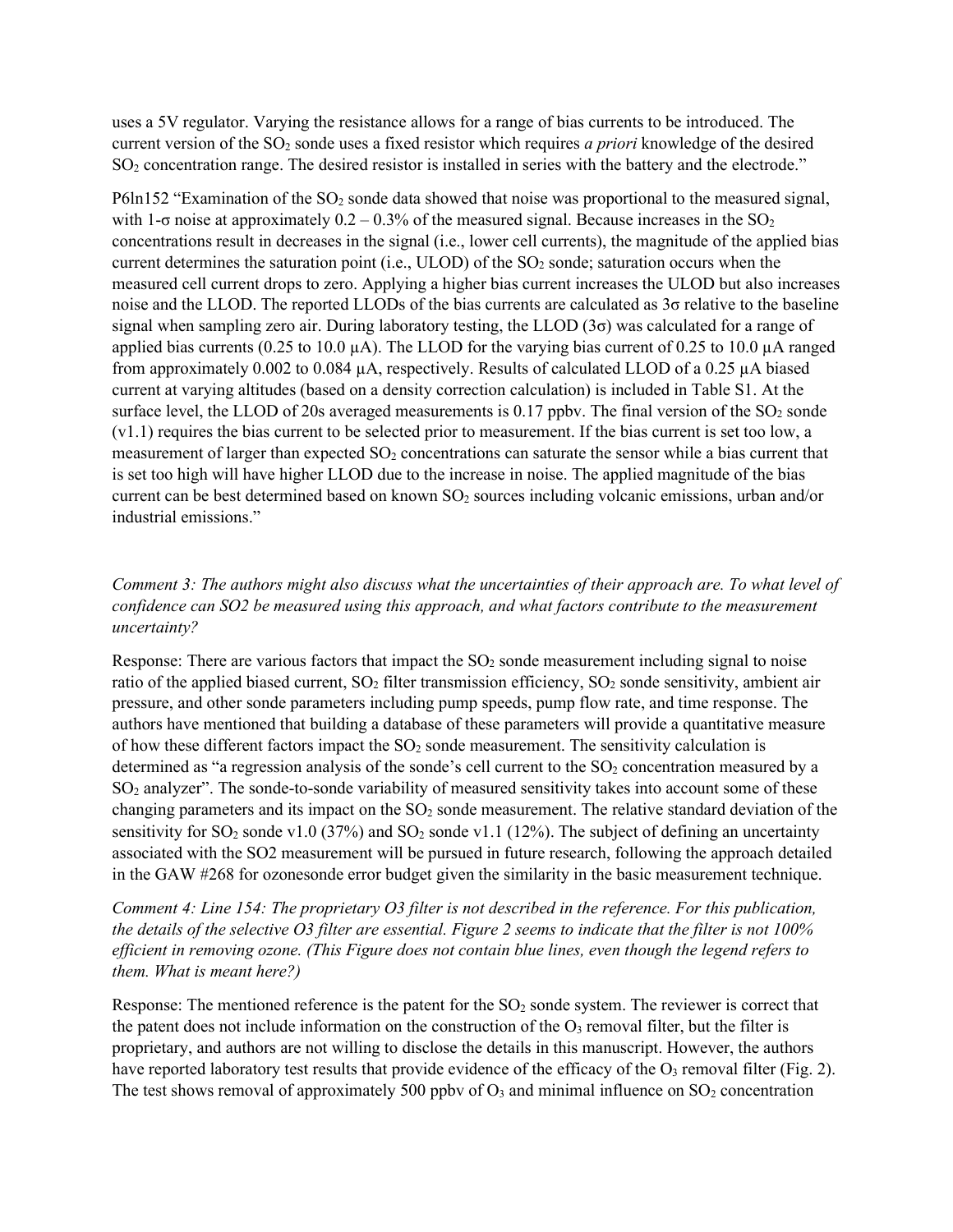when the sample line is routed through an  $O_3$  removal filter (gray). During these periods (gray) the  $O_3$ removal filter destroyed  $O_3$  to below the detection limit of the  $O_3$  analyzer. The figure caption has also been updated.

*Comment 5: Line 164ff: This sentence seems to contradict the statements just before and are not supported by the Figures shown. I understand that humidity is the limiting factor, which needs to be better discussed at this point. The supplemental Figure S1 is essential and needs to be included in the main text. It would be best if the authors had a Figure similar to Figure 2 using the dryer. In addition, it would be better to restructure the manuscript and discuss the RH dependence prior to the field deployments. I would suggest merging section 5 with the instrumental description, i.e. make it Section 3.4, then merging the two field deployment Sections into one single field deployment section.* 

Response: The authors believe the mentioned *"Line 164ff"* sentence is confusing to the reviewer. The ">99.9% efficiency" is referring to the removal of  $O_3$  and not the SO<sub>2</sub> transmission efficiency which was discussed in the previous sentence. The sentence has been updated in the manuscript and included below to make this statement clearer.

P7ln178 "Additional testing of the  $O_3$  removal filter demonstrated that the filter removed approximately 1 ppm of  $O_3$  at sea level with  $> 99.9\%$  in  $O_3$  removal efficiency, concentrations below the detection limit of the Thermo  $49i$  O<sub>3</sub> monitor."

The authors agree that the discussion of the RH issues and addition of the sample dryer to the  $SO_2$  sonde system needs to be discussed earlier in the manuscript. As advised, the discussion of the RH lab testing and sample dryer testing in section 5 has been moved to section 3.4 in the instrument description section. However, authors have kept the field deployment results/discussions into two sections: deployments with an (a) SO<sub>2</sub> sonde without and (b) with a sample dryer. This helps highlight the importance of all major components of the final  $SO_2$  sonde version. This was also advised by Reviewer #2.

### *Minor comments:*

*Comment 6: The authors use the terms "bias current," "biased background current," and "background current" interchangeably. The authors probably just refer to the biasing of the cathode cell, i.e. this is just a "bias current" and not a background.* 

Response: The authors agree that providing various terms interchangeably can be confusing to the readers. All terms for the applied bias current mentioned as the "bias background current" and "background current" is now referred to as "bias current".

*Comment 7: I would suggest defining the sensitivity of the sensor as how many uA of current are generated per incoming ppbv of SO2, which is the inverse of what the authors use. With that definition a higher sensitivity is better.* 

Response: The authors would like to keep the current sensitivity format as the concentration of  $SO<sub>2</sub>$  per uA of current generated.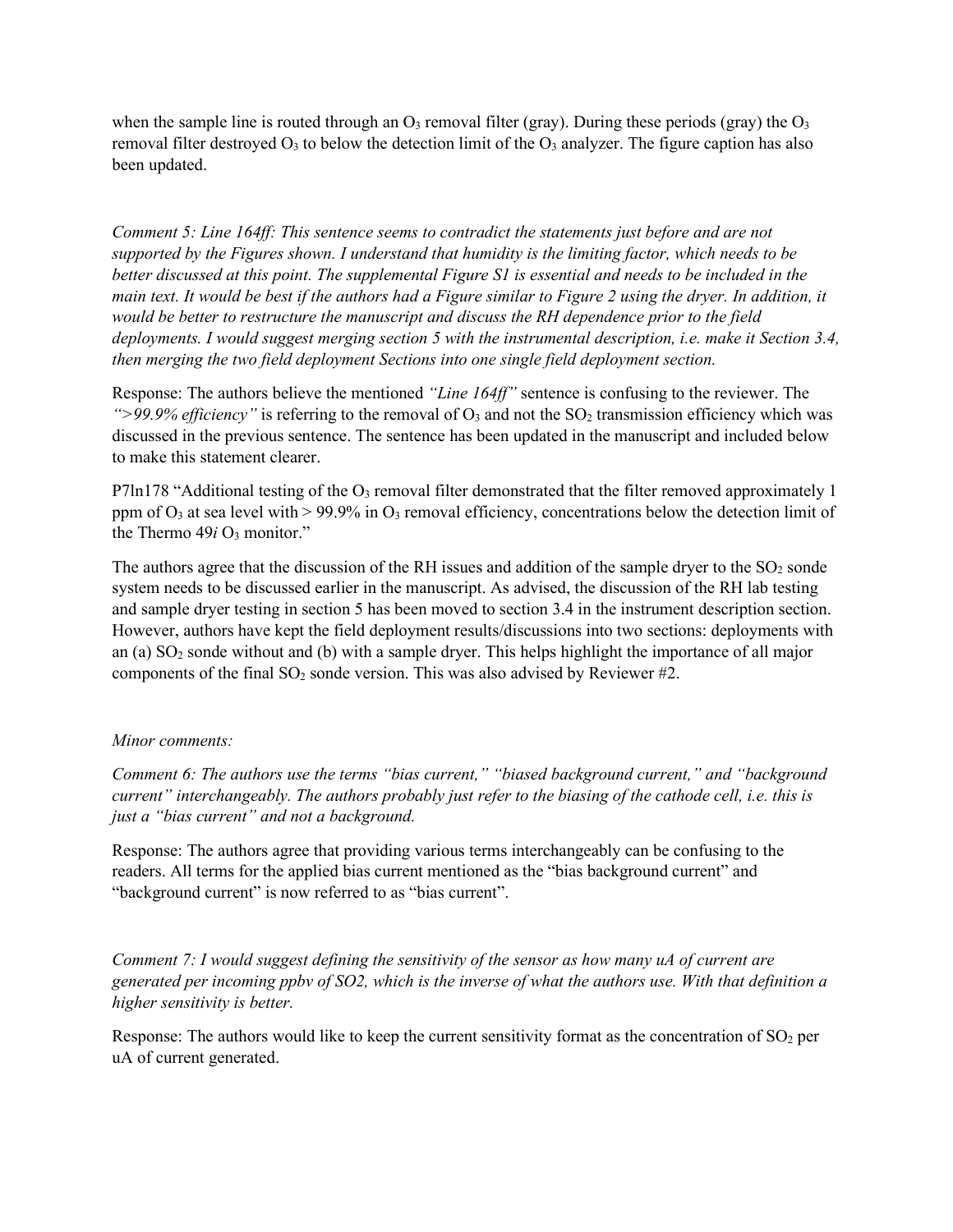*Comment 8: This sensitivity of the sensor depends on some of the same factors as those of the ozone ECC, i.e. pump flow rate and conversion efficiency. In addition, the SO2 sonde has the transmission efficiency of the ozone filter. The chemical conversion efficiency in the cell is probably similar to that of the ozone reactions; and the flow rate is measured. The authors could point out that without dryer, calibrating the filter is essential; in fact, the comparisons they show are exactly that. In addition, this approach must assume that the filter humidity does not change much during the time of measurement. The authors could then strengthen the point, that using the dryer, calibrating the filter is less critical and the stability probably much better. Although this is in the text, the authors could highlight that the decreased need for calibration prior to launch is an essential feature of using the dryer. As suggested above, this could be discussed in a new Section 3.4.* 

Response: When the  $O_3$  filter is exposed to water,  $SO_2$  adsorbs onto the filter lowering the transmission efficiency (Fig 5). Authors have found that a sample dryer is necessary to produce stable  $SO_2$  conversion efficiency when the filter is exposed to water vapor, even at consistent RH. Our standard operating procedure, with the sample dryer, is to calibrate the  $SO_2$  sonde system to a separate  $SO_2$  sonde analyzer prior to each measurement. The authors believe this pre-flight calibration is essential for making accurate ambient SO<sub>2</sub> measurements due to the novelty of the instrument and to account for potential sonde-tosonde variability. The authors hope that once a sufficient database of the  $SO_2$  sonde parameters (e.g., pump speeds and filter transmission efficiencies) are recorded, like the traditional ECC ozonesonde, these pre-flight calibrations will not be necessary. The manuscript has been updated to include the importance of pre-flight calibrations and confirm the necessity of the sample dryer for the  $SO<sub>2</sub>$  sonde system.

P8ln211 "The sample dryer, therefore, improved both the sensitivity and stability of the measurements observed. The addition of the sample dryer is necessary for providing accurate ambient  $SO<sub>2</sub>$ measurements. Pre-flight  $SO_2$  sonde calibrations are also essential for making accurate ambient  $SO_2$ measurements due to the novelty of the sonde system and also addressing potential sonde-to-sonde variability."

*Comment 9: Line 266: I am not sure, whether the authors have shown the capability for sub ppbv detection limits. That would require a better uncertainty discussion. Figure 1 indicates that the chemistry exhibits some significant time response. This is not discussed.* 

Response: The authors have included laboratory test results showing  $SO<sub>2</sub>$  sondes (i.e., the biased current) capability for sub ppbv detection limits in the supplementary with reference in the manuscript. The LLOD was calculated as 3 times the standard deviation of the mean of the blank (i.e. zero air). The selected results were for a 0.25 µA biased current. Please refer below to the updated manuscript addressing this comment.

P1ln2 in Supplemental Data

"**Table S1: Results of lower limit of detection calculation (LLOD, 3σ) from laboratory testing of 0.25 µA biased current SO<sup>2</sup> sonde using dry zero air at various altitudes. Various altitudes replicated by controlling pressure of the SO2 sonde system.**

| Altitude, km | $0.25 \mu A$    |                  |             |
|--------------|-----------------|------------------|-------------|
|              | LLOD, 1s (ppbv) | LLOD, 20s (ppbv) | ULOD (ppbv) |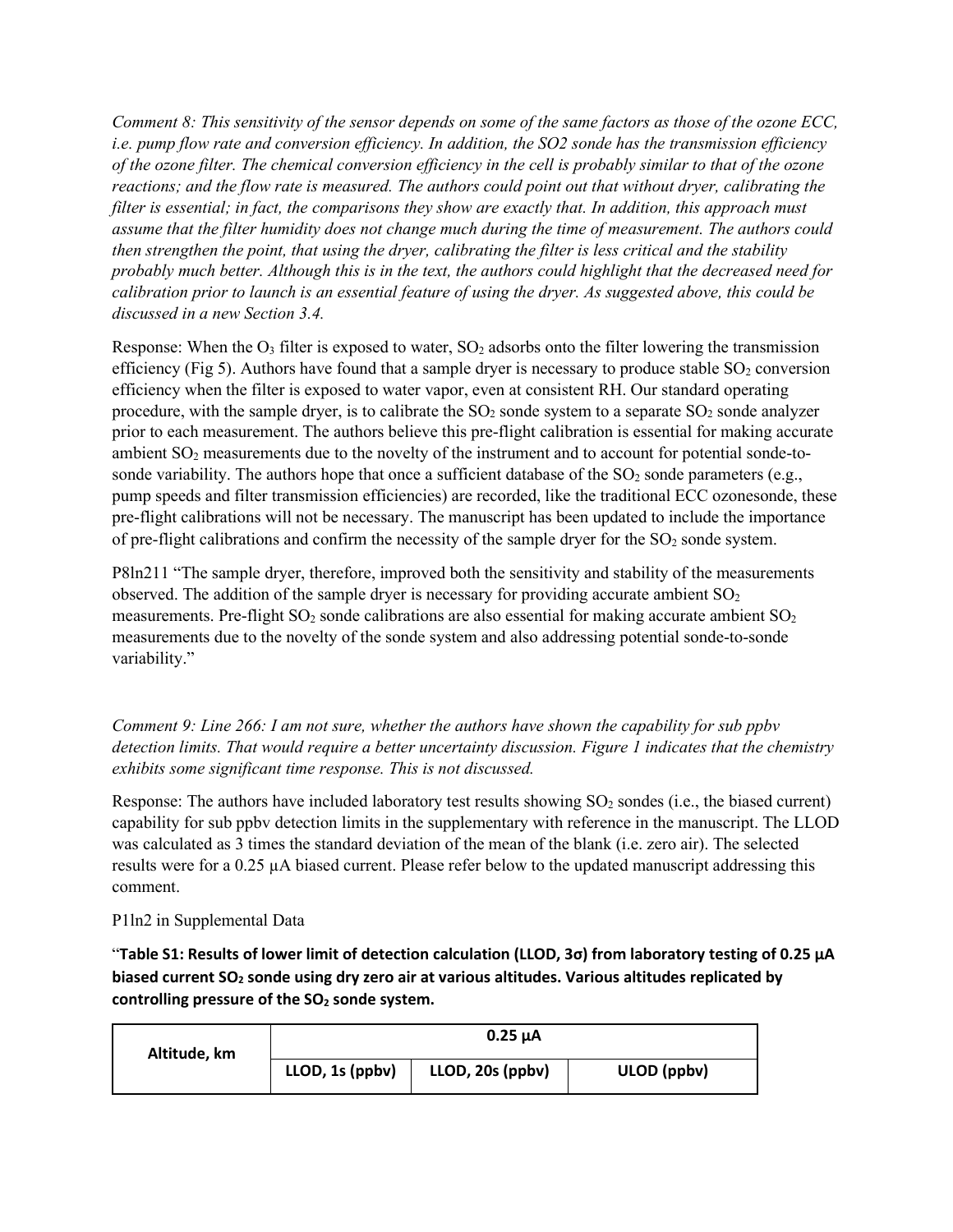| 0   | 0.21  | 0.17  | 12  |
|-----|-------|-------|-----|
| 5   | 0.35  | 0.28  | 19  |
| 10  | 0.62  | 0.50  | 35  |
| 15  | 1.32  | 1.07  | 74  |
| 20  | 2.89  | 2.35  | 163 |
| 25  | 6.46  | 5.25  | 363 |
| 30  | 14.10 | 11.50 | 796 |
| , , |       |       |     |

P6ln155 "Applying a higher bias current increases the ULOD but also increases noise and the LLOD. The reported LLODs of bias currents are calculated as 3σ relative to the baseline signal when sampling zero air. During laboratory testing, the LLOD (3σ) was calculated for a range of applied bias currents (0.25 to 10.0 µA). The LLOD for the varying bias current of 0.25 to 10.0 µA ranged from approximately 0.002 to 0.084  $\mu$ A, respectively. Results of calculated LLOD of a 0.25  $\mu$ A bias current at varying replicated altitudes is included in Table S1. At the surface , the LLOD of 20 s averaged measurements is 0.17 ppbv."

# *Comment 10: Unless there are additional differences, I would suggest that the authors refer to the SO2 sonde "without dryer" and "with dryer", rather than v1.0 and v1.1. If there are other important differences, then these should be explained.*

Response: In the manuscript the distinction between discussing either version is mentioned frequently enough in both the instrumental description and field deployment sections that the authors believe it would be beneficial to have a convenient way (i.e., v1.0 and v1.1) to referring to the specific sonde version. The authors would like to leave the sondes as either v1.0 of v1.1 for the without and with dryer, respectively.

*Comment 11: Section 3.2: It would be good to show a diagram of the sonde and of how the cathode cell is biased. It is not clear how the bias current is regulated. The text implies a fixed resistor between battery and electrode, which would make the current dependent on the battery voltage. The text also mentions a voltage regulator. Where is it used? Is the bias current through the cell regulated?*

Response: The authors agree that including a schematic of the  $SO<sub>2</sub>$  sonde would be helpful in providing a better understanding of how the bias current is applied. The manuscript has also been updated to include clarity in how the bias is applied.

P6ln136 "The bias current is supplied by inserting into the cathode cell an additional platinum electrode powered by a 9V battery (Fig. S1) (Flynn and Morris, 2021). To maintain consistent power, the circuit uses a 5V regulator. Varying the resistance allows for a range of bias currents to be introduced. The current version of the SO<sub>2</sub> sonde uses a fixed resistor which requires *a priori* knowledge of the desired SO2 concentration range. The desired resistor is installed in series with the battery and the electrode."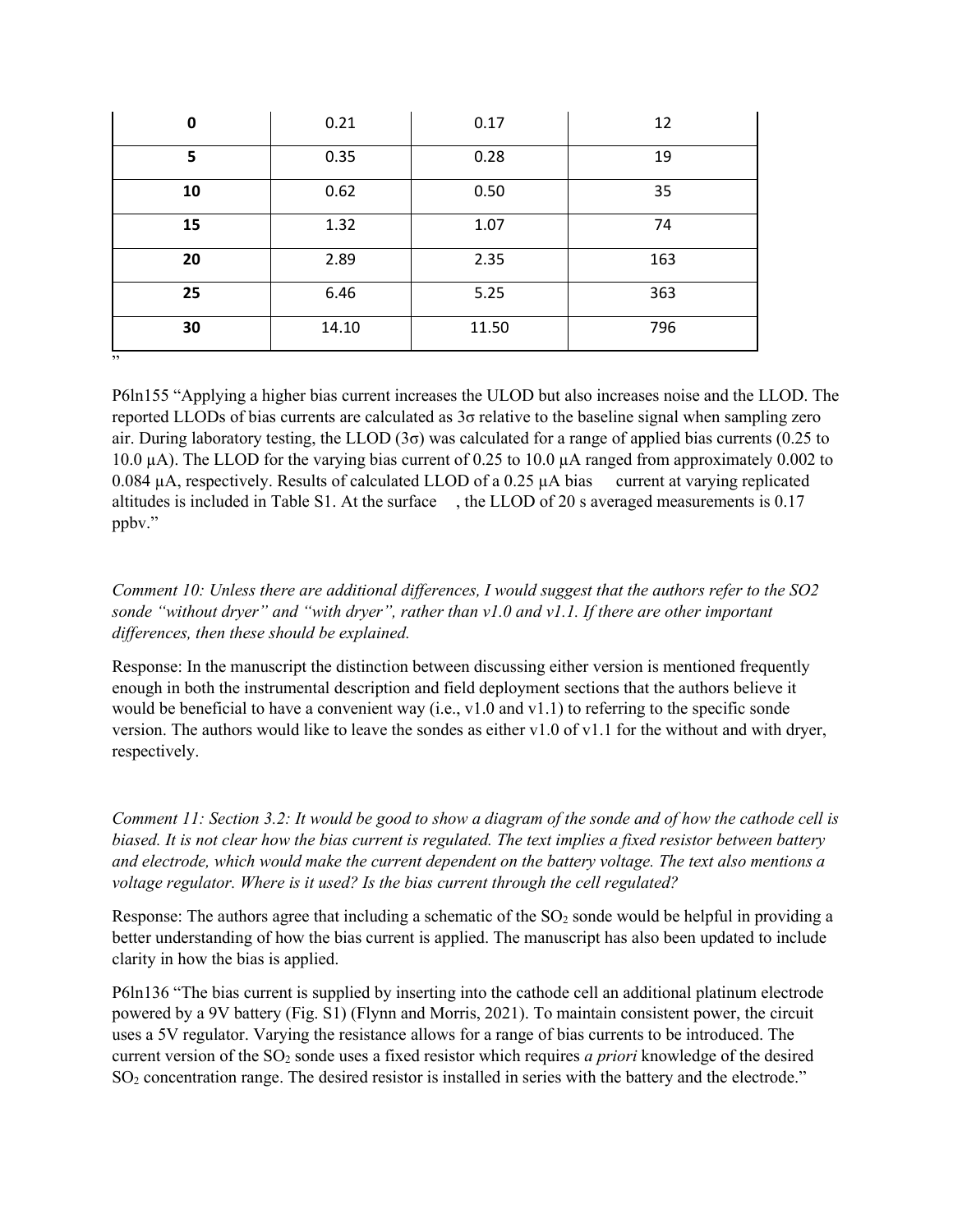*Comment 12: In Figure 1, phase F, the SO2 concentration exceeds that of the biased current. Can the authors explain, why the measured cell current does not go to zero? Does that indicate a baseline issue?* 

Response: The figure and corresponding table have been updated with baseline corrected measurements  $(i.e., SO<sub>2</sub> sonde, SO<sub>2</sub> thermo analyzer, O<sub>3</sub> sonde, and O<sub>3</sub> thermo analyzer). With the updated results, the$ measured ECC current in section F is approximately  $0.06 \mu A$  and equivalent to 2.9 ppbv. This measurement is within the uncertainty range of at least  $12\%$  (uncertainty of SO<sub>2</sub> sonde v1.1). This laboratory test was included to highlight the overall success of  $SO<sub>2</sub>$  sonde's ability to measure a range of  $SO_2$  contribution from a biased current (approx. 90 ppbv) while also observing minimal impacts of  $O_3$ inclusion.

*Comment 13: Line 231: I would say Figure 5 supports a variation of the transmission efficiency of 5%, not 1%.* 

Response: The "less than 1%" is referring to each test and not the variation amongst all tests. This is better clarified in the updated text which is referenced below.

P7ln199 "With the sample dryer in place, each of the laboratory  $SO<sub>2</sub>$  transmission efficiency (May 17-18) and 21, 2018) tests varied by an average of <1% across a range of 0-85% RH (Fig. 6)."

*Comment 14: Line 278: Why does the reduction in pressure "significantly" affect the LLOD? Can the authors elaborate?* 

Response: With increasing altitudes the atmospheric pressure decreases. This decrease impacts sonde parameters (e.g., pump speed, flow rate, etc.), ultimately increasing uncertainty and LLOD. Reported laboratory tests (Table S1) show increasing LLOD when taking account altitude correction. However, for these Hawaii deployments no statistical test was conducted specifically for altitude vs. LLOD so the authors have agreed to exclude this comment.

#### *Technical comments:*

*Comment 15: In the abstract, the authors refer to a standard deviation of the sensitivity in %. I would have expected the same units, i.e. ppbv/uA. What does this standard deviation refer to?* 

Response: The reported sensitivity values in the abstract are averages and reported as ppbv/uA. The relative standard deviation is the variability of these averages and reported as a percent. For better clarification we have updated the abstract as indicated below.

P1ln25 "Varying humidity levels affected the SO<sub>2</sub> sonde's sensitivity (avg = 84.6  $\pm$  31.7 ppbv/ $\mu$ A, 1 $\sigma$  $RSD = 37\%)$  during initial field tests, which was resolved by adding a sample dryer upstream of the O<sub>3</sub> removal filter and pump inlet. This modification significantly reduced the variability and increased the sensitivity of the SO<sub>2</sub> measurements (avg =  $47 \pm 5.8$  ppbv/ $\mu$ A, 1 $\sigma$  RSD = 12%)."

*Comment 16: Line 36f: I assume the authors mean "cooling effect on the surface climate".*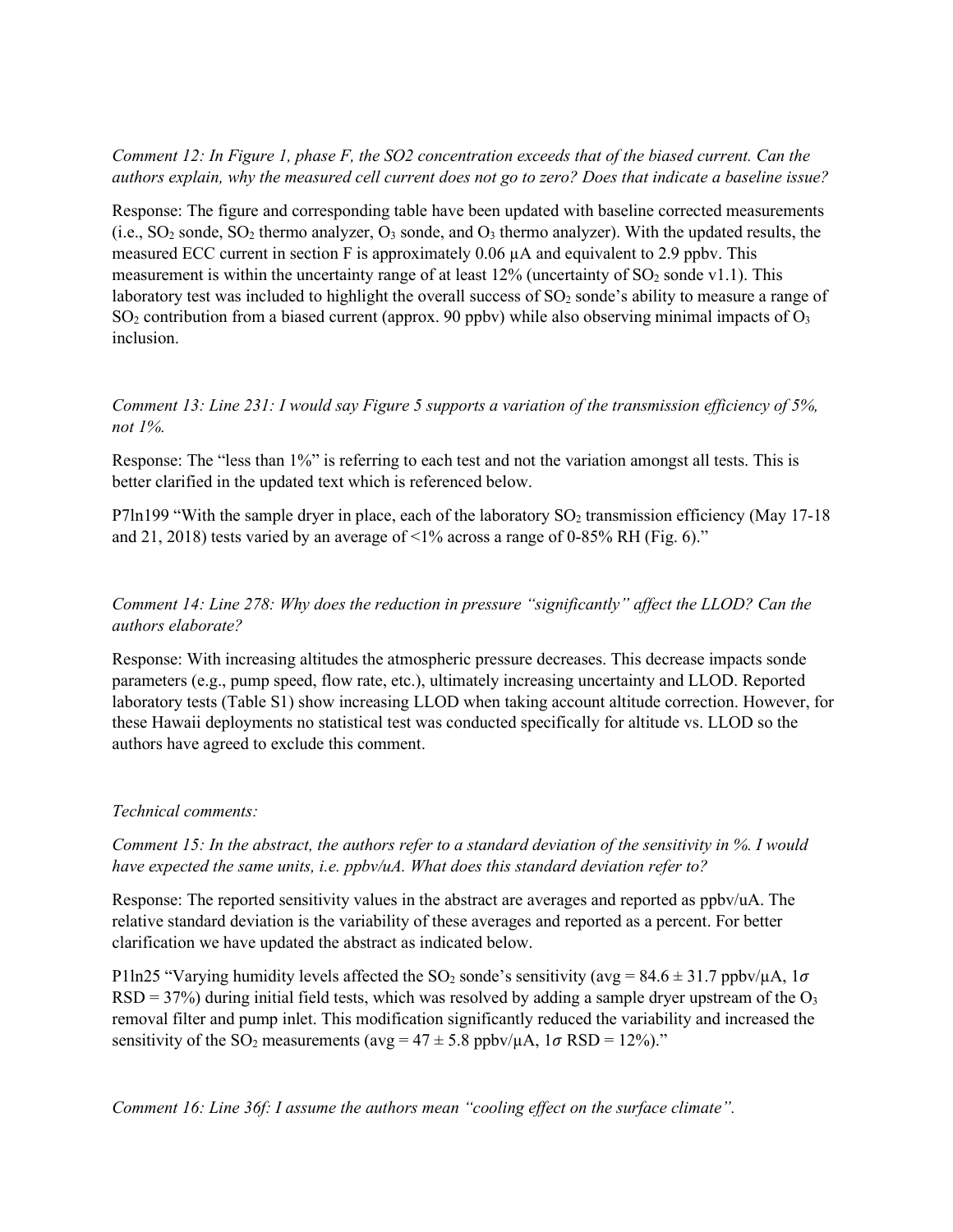Response: The authors have updated text and is included below.

P2ln36 "Gaseous  $SO_2$  can be converted to sulfate aerosols (Zhang et al., 2015), which are highly scattering, reduce visibility, and can have a cooling effect on the surface climate when injected into the stratosphere (Kiehl and Briegleb, 1993; Schmidt et al., 2010)."

*Comment 17: Line 49: I assume they refer to "Small UAV". Large UAV, such as Global Hawk, could even measure stratospheric plumes.* 

Response: The authors will specify the size of the UAV.

*Comment 18: Line 87: replace "but" with "which is"* 

Response: Correction has been made.

*Comment 19: Equation 2 is not quite correct.* 

Response: Correction to equation has been made. Equation updated to:

P4ln92 " $I_2$  + 2 $e^ \Rightarrow$  2 $I^-$  (cathode)"

*Comment 20: Line 92: Better use "pumped" instead of "diffused".* 

Response: Correction has been made.

*Comment 21: Line 95: Better write "To rebalance the electrochemical potential of the cell …"*  Response: Correction has been made.

*Comment 22: Line 99: Delete opening clause and move references to the end of this sentence.*  Response: Correction has been made.

*Comment 23: Equation 6 should probably only be 1 SO42- instead of 2 SO42-* Response: Correction has been made.

*Comment 24: Lines 114 and 115: Do the authors mean averaging over 5 meter or 5 min?* 

Response: It was averaging over 5 min. We have made the correction of all "m" to be "min" when referring to minutes.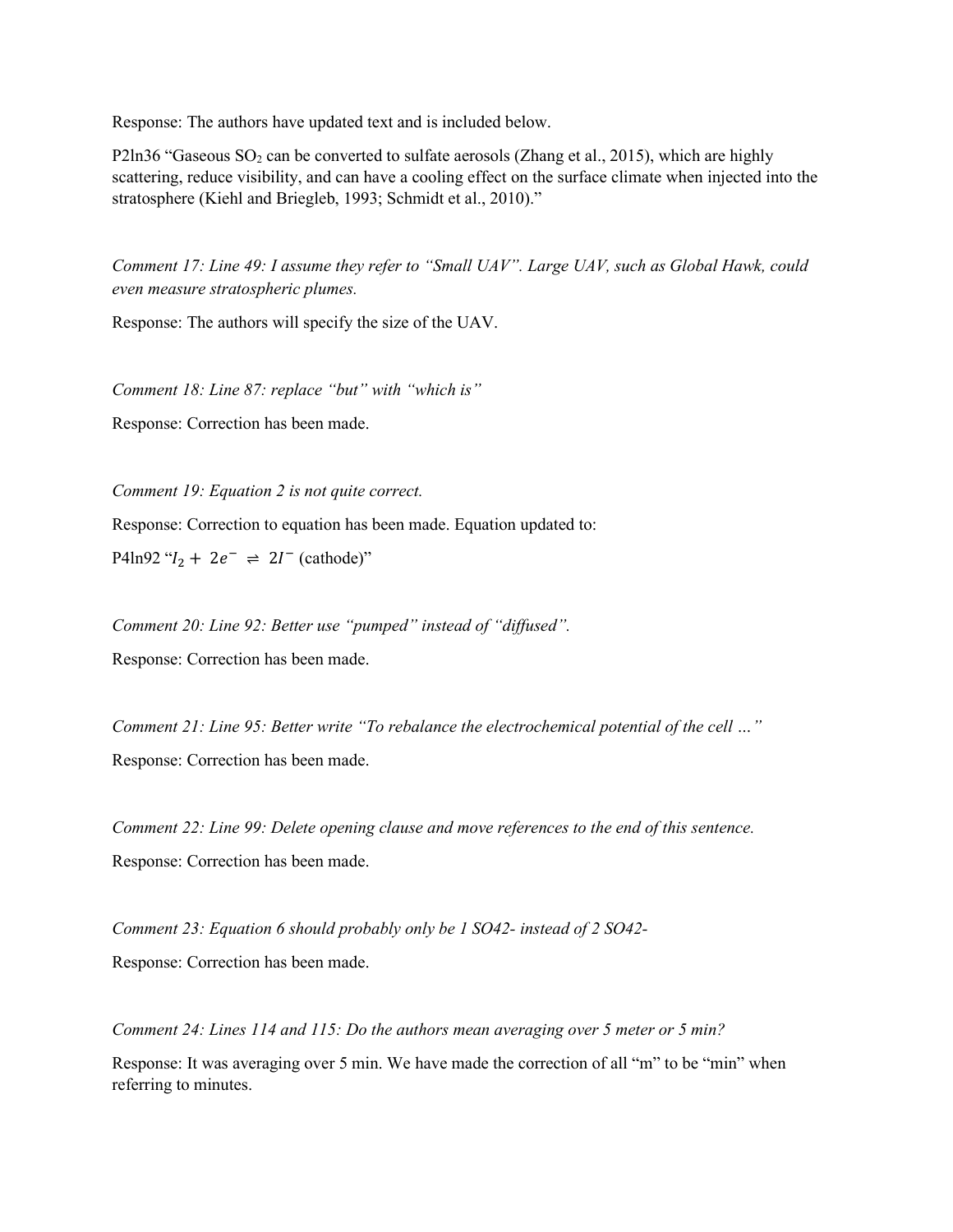*Comment 25: Line 123: The reference to Flynn and Morris (2020) only includes the title and no reference.* 

Response: The reference has been updated with correct bibliography format.

*Comment 26: Lines 135f: Delete "to a signal of", to 90 ppbv add "of ozone". Lines 145f: Better "in a decrease in cell current, …"* 

Response: Correction has been made.

*Comment 27: Line 157: What do the authors mean by "stepwise dilution"?* 

Response: The authors have decided to exclude the term as it seems unnecessary.

*Comment 28: Line 176: Change "escalated" to "increased"* 

Response: Correction has been made.

*Comment 29: Line 214: Change "may" to "is likely to"* 

Response: Correction has been made.

*Comment 30: Line 247: Was the campaign conducted in Ft. McMurray or Fr. MacKay? I would suggest removing one of the two names unless there was activity in both places.* 

Response: The campaign was conducted closer to Ft. MacKay. Correction has been updated.

*Comment 31: Line 254: Although scientifically irrelevant, I would recommend adding that the LERZ eruption destroyed more than 700 homes in Puna, HI, and displaced thousands of residents.* 

Response: Section included in the sentence. Now reads:

P10ln271 "The active phase volcanic gas emissions resulted in localized evacuations in the Lower East Rift Zone (LERZ), destroying more than 700 homes and displacing thousands of residents, and resulting in poor air quality for much of the southern and western portions of the island (Tang et al., 2020)."

*Comment 32: Lines 286ff: Why do the authors refer to HYSPLIT for the wind direction? Isn't it directly measured by the sondes?* 

Response: For these  $SO_2$  sonde launch days in Hawaii, additional NOAA HYSPLIT back trajectory analysis was used to understand air mass transport. Instantaneous wind directions measured by the